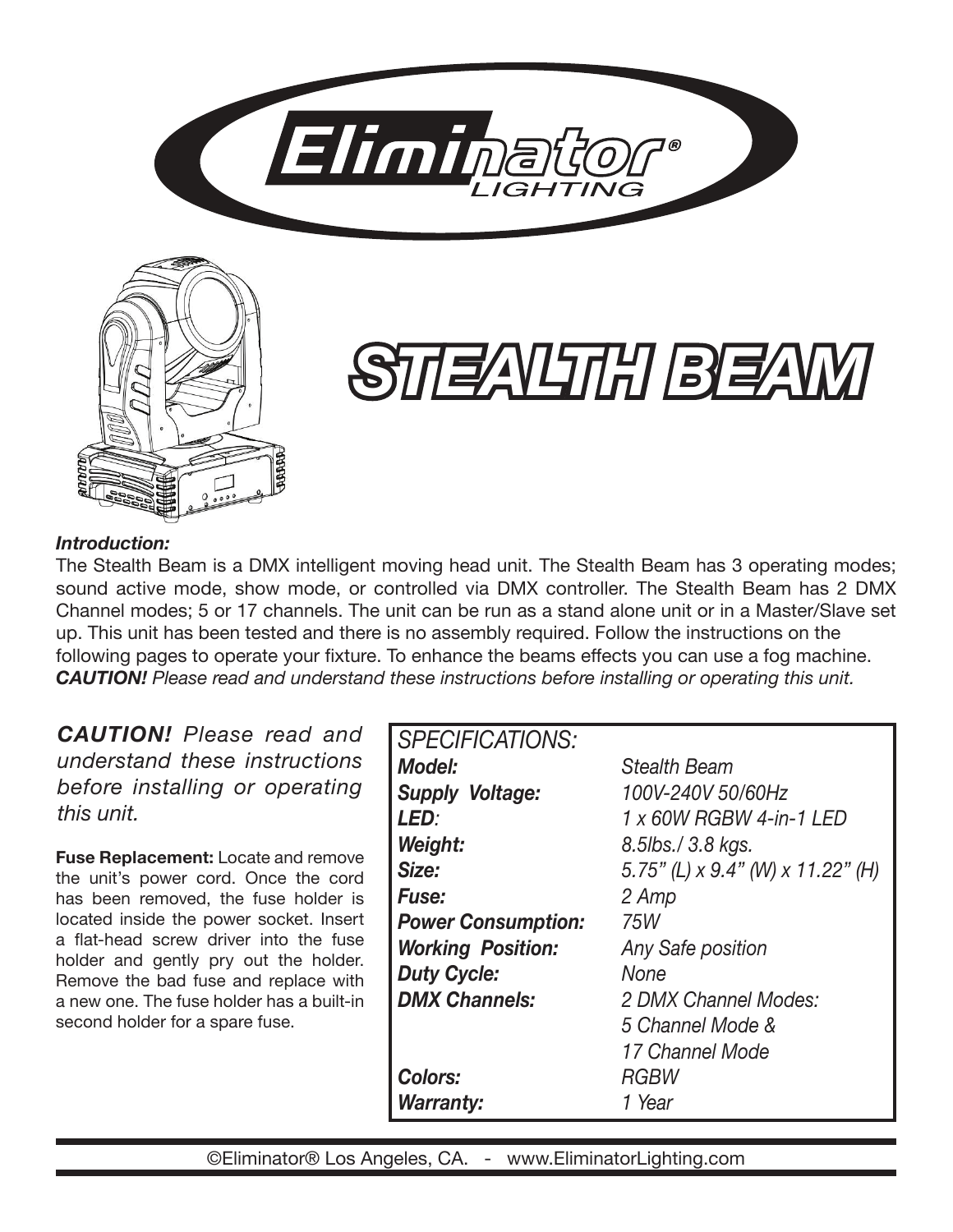*Addr:* In this menu you can set the DMX address. Press the Up or Down buttons until "AXXX" is displayed. "XXX" is the current displayed DMX address. Press Enter and use the UP or Down buttons to find your desired address. When you have found your desired address press the Enter button to set it. *NOTE: To display the DMX address you must first select any show, then press the MENU button to exit and then follow the directions above.*

*Chnd:* The Stealth Beam has 2 DMX channel modes; 5 channel mode and 17 channel mode. In this menu you can select your desired channel mode. Press the Up or Down buttons until "CHnd" is displayed and press ENTER. Either "16CH" or "5CH" will be displayed. Use the Up and Down buttons to toggle between the two modes and press Enter to make your selection and press Menu to exit.

*SPnd (Sound Active Speed):* In this menu you can adjust the sound active moving speed. Press the Up or Down buttons until "SPnd" is displayed and press ENTER. Either "LoSP" (Low Speed) or "HISP" (High Speed) will be displayed. Use the Up and Down buttons to toggle between the two speed and press Enter to make your selection. Press the Menu button to exit.

**SOUN (Sound Active):** In this menu you can activate Sound Active mode. Press the Up or Down buttons until "SOUN" is displayed and press Enter. Either "On" or "Off" will be displayed. Use the Up and Down buttons toggle between the choices and press Enter to make your selection. Press the Menu button to exit.

**SHnd (Show Mode):** In this menu you can activate the 1 of 8 show mode's. Press the Up or Down buttons until "SHnd" is displayed and press Enter. Either 1 of 8 shows will be displayed. Use the Up and Down buttons find your desired show and press Enter to make your selection. Press the Menu button to exit

*SLnd (Master/Slave):* In this menu you can designate the fixture as either a Master or Slave in a master-slave set up. Press the Up or Down buttons until "SLnd" is displayed and press Enter. Either "Mast" or "SL 1 will be displayed. Use the Up and Down buttons to find your desired setting and press Enter to make your selection. Press the Menu button to exit

**PAn (Reverse Pan):** In this menu you can reverse the Pan function. Press the Up or Down buttons until "PAn" is displayed and press Enter. Press the Up or Downs buttons until "On" is displayed, and press Enter. Press the Menu button to exit. This function works better when you have two units connected in a Master/Slave setup. Have one unit set to reverse Pan and the other unit in normal Pan.

*tIL ( Reverse Tilt):* In this menu you can reverse the Tilt function. Press the Up or Down buttons until "tIL" is displayed and press Enter. Press the Up or Downs buttons until "On" is

displayed, and press Enter. Press the Menu button to exit. This function works better when you have two units connected in a Master/Slave setup. Have one unit set to reverse Tilt and the other unit in normal Tilt.

dISP (Display): In this menu you can "flip" the display 180°. Press the Up or Down buttons until "dISP" is displayed and press Enter. Either "ON" or "OFF" will now be displayed. If you want to "flip" the display press the Up button so that "ON" is displayed, and press Enter. Press the Menu button to exit.

*rSt (Reset):* In this menu you can activate reset function. Press the Press the Up of Down buttons until "rSt" is displayed and press Enter. The unit will now begin to reset. Press the Menu button to exit.

*rFAC (Default Setting):* In this menu you can reset the unit to it default settings. Press the Up or Down buttons until "rFAC" is displayed and press Enter. Select "On" and press Enter. Press the Menu button to exit.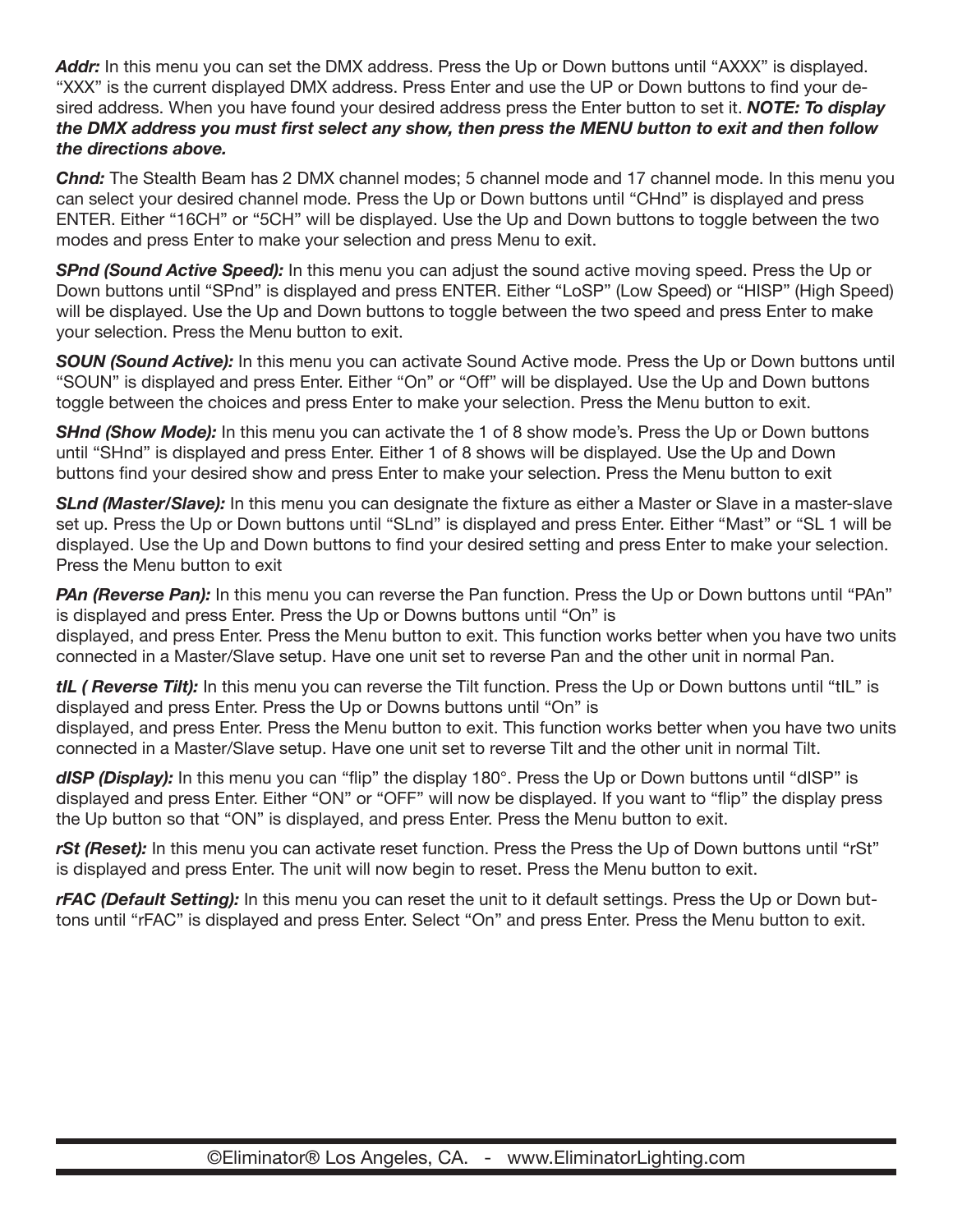#### *OPERATION:*

**UNIVERSAL DMX CONTROL:** This unit allows you to use any universal DMX-512 controller to control head movement, the color wheel, the gobo wheel, and the shutter (strobe). A DMX controller allows you to create unique programs tailored to your individual needs. Follow the set-up specifications that are included with your DMX controller.

- 1. The Stealth Beam has two DMX channel modes; 5 DMX channels and 17 DMX channels.
- 2. Press the Up or Down buttons until "Chnd" is displayed, and press Enter.
- 3. Press the Up or Down buttons until your desired DMX channel mode is displayed, and press Enter.
- 4. Press the Mode button until "AXXX" is displayed. "XXX" is the current displayed DMX addess. Press the Enter button.
- 4. Use the Up and Down buttons to find your desired address and press Enter.
- 5. Connect your DMX Controller and use the controller's faders to control the various DMX fixture traits.
- 6. For longer cable runs (more than a 100 feet) use a terminator on the last fixture.
- 7. For help operating in DMX mode consult the manual included with your DMX controller.

#### **SOUND ACTIVE MODE:**

- 1. To activate Sound Active mode, press the Up or Down buttons until "SOUN" is displayed, and press Enter.
- 2. Either "On" or "Off" will be displayed. To activate sound active mode press the Up or Down buttons until "On" is displayed, and press Enter to select. Press the Menu button to exit
- 3. To adjust the movement speed in sound active mode press the Up or Down buttons until "SPnd" is displayed. Either "HISP" (High Speed) or "LoSP" (Low Speed) will be displayed. Use the Up or Down buttons to switch between the two modes and press Enter to make your selection. Press the Menu button to exit.

#### **SHOW MODE:**

- 1. To activate Show mode, press the Up or Down buttons until "SHnd" is displayed, and press Enter.
- 2. 1 of 8 shows will be displayed. Use the Up or Down buttons to scroll through the shows and press Enter to make your selection. Show 0 runs a random show. Press the Menu button to exit.

**MASTER-SLAVE SET UP:** This function will allow you to link up to 16 units together and operate without a controller. The units can be sound active or in show mode. In a Master-Slave set up one unit will act as the controlling unit and the others will react to the controlling units programs. Any unit can act as a Master or as a Slave.

- 1. Using approved DMX data cables, daisy chain your units together via the XLR connector on the rear of the units. Remember the Male XLR connector is the input and the Female XLR connector is the output. The first unit in the chain (master) will use the female XLR connector only - The last unit in the chain will use the male XLR connector only. For longer cable runs we suggest a terminator at the last fixture.
- 2. On the Master unit press the Menu button until "SLnd" is displayed, and press Enter. Use the UP and DOWN buttons to scroll to the "Mast" setting and press Enter. Press the Menu button to exit.
- 3. After setting the Master unit to the master setting find and set your desired operating mode.
- 4. On the slave units press the Menu button until "SLnd" is displayed, and press Enter. Press the Up or Down buttons until "SL 1" and press Enter. Press the Menu button to exit.
- 5. The slave units will now follow the Master unit.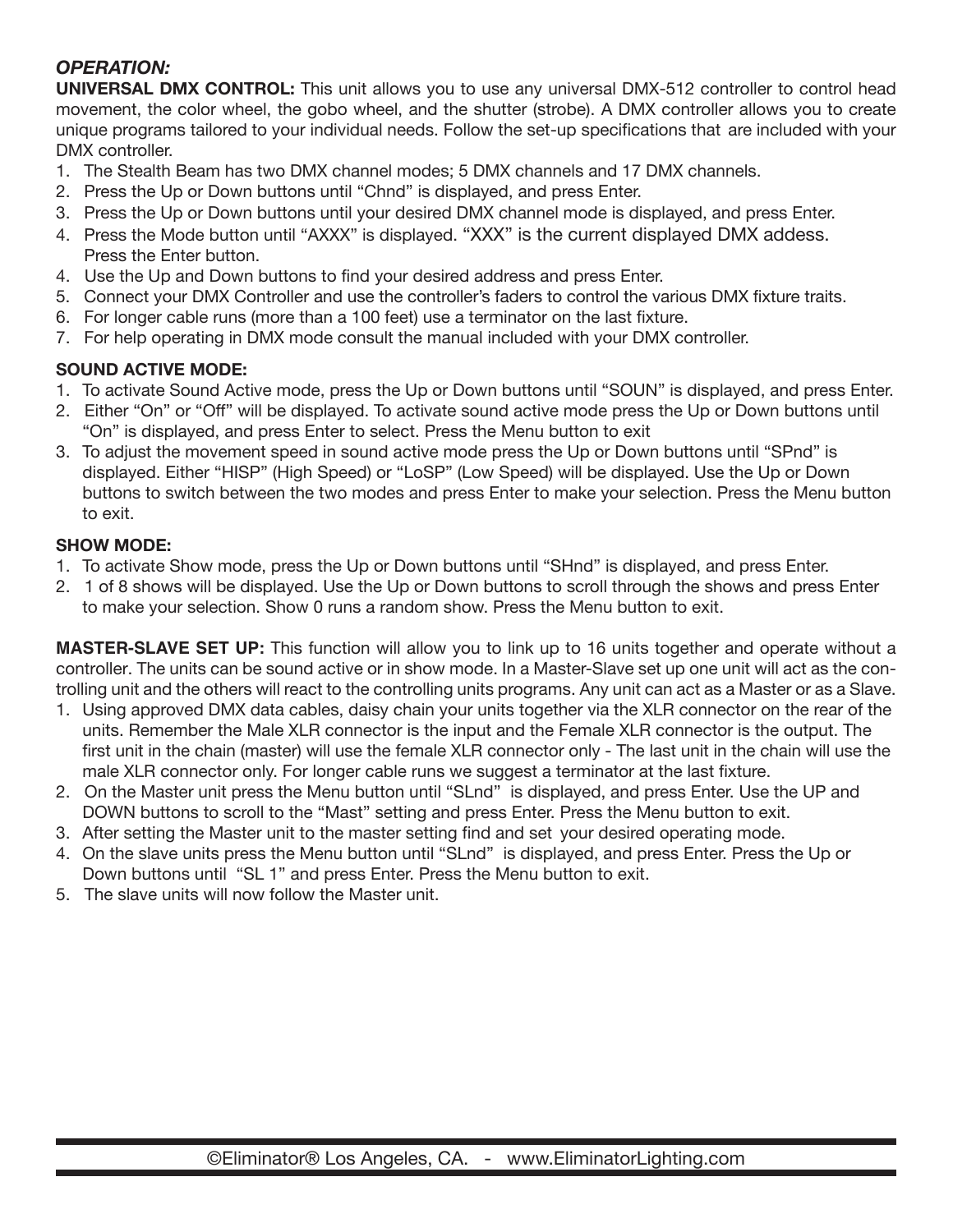## *OFFSET MENU -*

To enter the Offset Menu, press the Up or Down buttons until "Ad t" is displayed and press Enter. "P000" will now be displayed. Press the Up button so that the display reads "P018" and press Enter. In this submenu you are able to adjust the home positions of the pan and tilt motor's, gobo and color wheel's, focus motor, and prism. If you select delete, it will reset all home positions to "0000". Press the Menu button to exit.

### *Ad t:*

- *(P)* Use the Up and Down buttons to adjust the offset of the Pan motor.
- *(t)* Use the Up and Down buttons to adjust the offset of the Tilt motor.
- *(R)* Use the Up and Down buttons to adjust the offset of the Red Color.
- *(g)* Use the Up and Down buttons to adjust the offset of the Green Color.
- *(b)* Use the Up and Down buttons to adjust the offset of the Blue Color.
- *(U)* Use the Up and Down buttons to adjust the offset of the White Color.

| <b>CHANNEL 1: PAN</b><br><b>CHANNEL 2: TILT</b><br><b>CHANNEL 3: COLORS</b><br>$0 - 7 =$               | <b>DMX TRAITS: 5 CHANNELS</b><br><b>NOTHING</b>                                                                                                                                                                                                                                                                                                                                       |                         | <b>CHANNEL 4: COLOR CHANGE/FADE SPEED</b><br>(USED WITH CHANNEL 3 VALUES<br>$138 - 239$<br>$0 - 255 =$ SLOW - FAST                                                                                                                                                                                                |
|--------------------------------------------------------------------------------------------------------|---------------------------------------------------------------------------------------------------------------------------------------------------------------------------------------------------------------------------------------------------------------------------------------------------------------------------------------------------------------------------------------|-------------------------|-------------------------------------------------------------------------------------------------------------------------------------------------------------------------------------------------------------------------------------------------------------------------------------------------------------------|
| $8 - 17 =$ RED<br>$18 - 27 = $ GREEN<br>$28 - 37 =$ BLUE<br>$38 - 47 =$ WHITE<br>$78 - 87 =$ RED/WHITE | $48 - 57 =$ RED/GREEN<br>$58 - 67 = \text{GREEN/BLE}$<br>$68 - 77 = \text{BLE/WHITE}$<br>$88 - 97 = RED/GREEN/BLUE$<br>$98 - 107 = \text{GREEN/BLUE/WHITE}$<br>$108 - 117 = \text{RED/BLUE/WHITE}$<br>$118 - 127 =$ RED/GREEN/WHITE<br>$128 - 137 = \text{RED/GREEN/BLUE/WHITE}$<br>138 - 188 = MACRO COLOR CHANGE<br>189 - 239 = MACRO COLOR LINE<br>240 - 255 = SOUND ACTIVE CHANGE | $0 - 7 =$<br>$8 - 32 =$ | <b>CHANNEL 5: PAN/TILT PROGRAMS</b><br><b>NOTHING</b><br>PROGRAM 1<br>$33 - 58 = PROGRAM 2$<br>$59 - 84 = PROGRAM$ 3<br>$85 - 110 = PROGRAM 4$<br>111 - 136 = PROGRAM 5<br>$137 - 162 = PROGRAM 6$<br>$163 - 188 = PROGRAM$ 7<br>$189 - 214 = PROGRAM 8$<br>$215 - 240 = PROGRAM 9$<br>$241 - 255 =$ SOUND ACTIVE |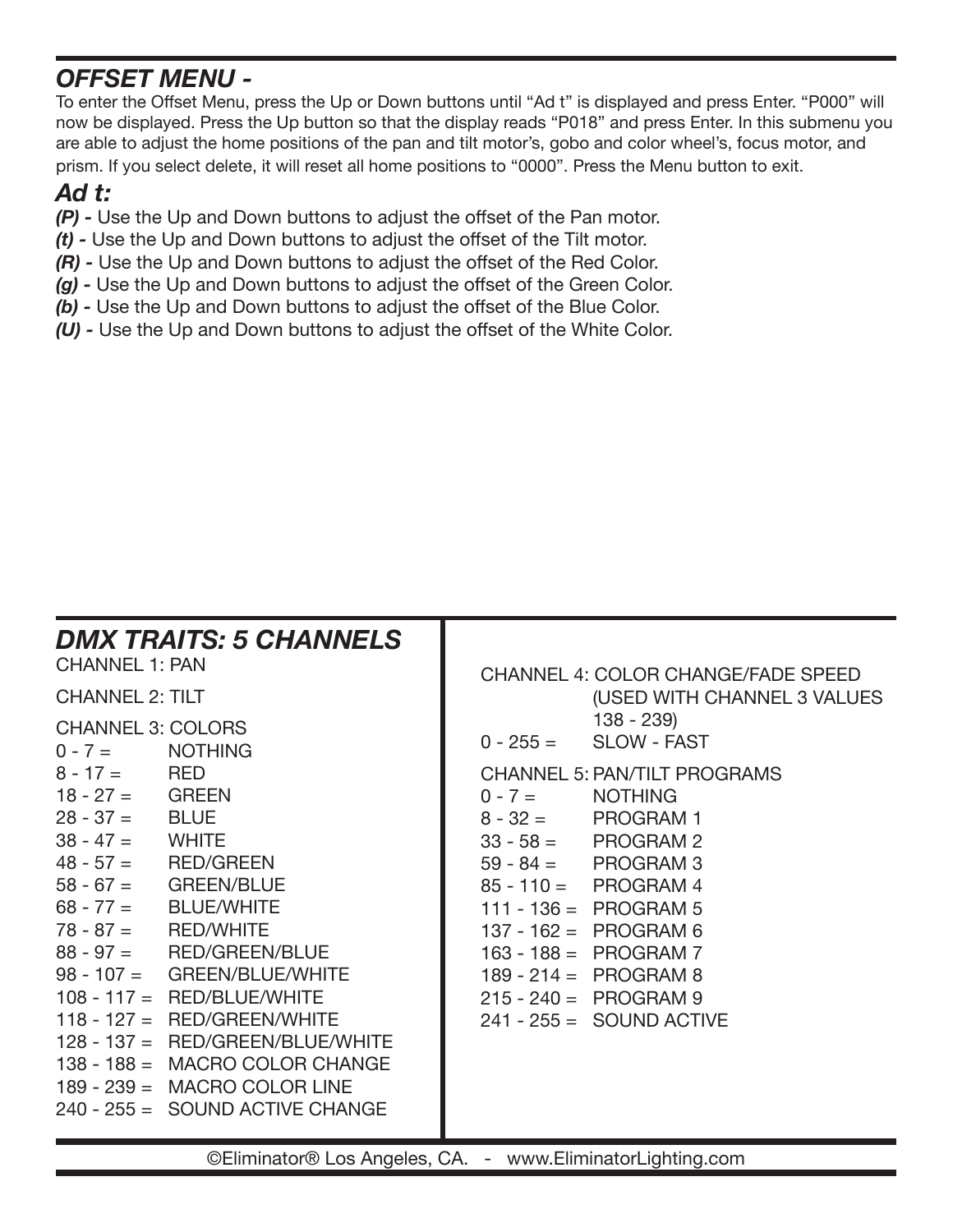| <b>DMX TRAITS: 16 CHANNELS</b><br><b>CHANNEL 1: PAN</b>                                                                                                                                                                                                                                                                                                                                                                                                                                                                                  | CHANNEL 13: PAN MOVEMENT SPEED<br>$0 - 255 =$<br><b>MOVEMENT SPEED FAST - SLOW</b>                                                                                                                                                                                                                                                                                                                                                                                                                                 |
|------------------------------------------------------------------------------------------------------------------------------------------------------------------------------------------------------------------------------------------------------------------------------------------------------------------------------------------------------------------------------------------------------------------------------------------------------------------------------------------------------------------------------------------|--------------------------------------------------------------------------------------------------------------------------------------------------------------------------------------------------------------------------------------------------------------------------------------------------------------------------------------------------------------------------------------------------------------------------------------------------------------------------------------------------------------------|
| <b>CHANNEL 2: PAN FINE</b>                                                                                                                                                                                                                                                                                                                                                                                                                                                                                                               | <b>CHANNEL 14: TILT MOVEMENT</b>                                                                                                                                                                                                                                                                                                                                                                                                                                                                                   |
| <b>CHANNEL 3: TILT</b>                                                                                                                                                                                                                                                                                                                                                                                                                                                                                                                   | $0 - 7 = \text{NOTHING}$                                                                                                                                                                                                                                                                                                                                                                                                                                                                                           |
| <b>CHANNEL 4: TILT FINE</b>                                                                                                                                                                                                                                                                                                                                                                                                                                                                                                              | 8 - 255 = TILT MOVE FORWARD - BACK                                                                                                                                                                                                                                                                                                                                                                                                                                                                                 |
| <b>CHANNEL 5:</b><br>$0 - 255 =$<br>RED 1                                                                                                                                                                                                                                                                                                                                                                                                                                                                                                | <b>SLOW - FAST</b><br><b>CHANNEL 15: COLOR CHANGE/FADE SPEED</b>                                                                                                                                                                                                                                                                                                                                                                                                                                                   |
| <b>CHANNEL 6:</b><br>$0 - 255 =$<br><b>GREEN 1</b>                                                                                                                                                                                                                                                                                                                                                                                                                                                                                       | (USED WITH CHANNEL 9 VALUES<br>$138 - 239$<br><b>SLOW - FAST</b><br>$ 0 - 255 =$                                                                                                                                                                                                                                                                                                                                                                                                                                   |
| <b>CHANNEL 7:</b><br>$0 - 255 =$<br>BLUE 1                                                                                                                                                                                                                                                                                                                                                                                                                                                                                               | <b>CHANNEL 16: PAN/TILT PROGRAMS</b><br>$0 - 7 = \text{NOTHING}$                                                                                                                                                                                                                                                                                                                                                                                                                                                   |
| <b>CHANNEL 8:</b><br><b>WHITE 1</b><br>$0 - 255 =$                                                                                                                                                                                                                                                                                                                                                                                                                                                                                       | $8 - 32 =$ PROGRAM 1<br>$33 - 58 =$ PROGRAM 2                                                                                                                                                                                                                                                                                                                                                                                                                                                                      |
| <b>CHANNEL 9: COLOR EFFECT</b><br>$00 - 7 = \text{NOTHING}$<br>$8 - 17 =$ RED<br>$18 - 27 = $ GREEN<br>$28 - 37 =$ BLUE<br>$38 - 47 =$<br><b>WHITE</b><br>$48 - 57 =$ RED/GREEN<br>$58 - 67 =$ GREEN/BLUE<br>$68 - 77 = \text{BLE/WHITE}$<br>$78 - 87 =$ RED/WHITE<br>$88 - 97 =$ RED/GREEN/BLUE<br>98 - 107 = GREEN/BLUE/WHITE<br>$108 - 117 = \text{RED/BLUE/WHITE}$<br>$118 - 127 =$ RED/GREEN/WHITE<br>128 - 137 = RED/GREEN/BLUE/WHITE<br>$138 - 188 = COLOR CHANGE$<br>$189 - 239 = COLOR FADE$<br>240 - 255 = SOUND ACTIVE CHANGE | $59 - 84 = PROGRAM 3$<br>85 - 110 = PROGRAM 4<br>$111 - 136 = PROGRAM 5$<br>$137 - 162 = PROGRAM 6$<br>$163 - 188 = PROGRAM 7$<br>$189 - 214 = PROGRAM 8$<br>$215 - 240 = PROGRAM 9$<br>$241 - 255 =$ SOUND ACTIVE<br>CHANNEL 17: PAN/TILT PROGRAM SPEED<br>(GIVE THE SPEED MOVEMENT 10S TO START)<br>$0 - 50 =$<br><b>NOTHING</b><br>$51 - 100 =$ SPEED MODE TO HIGH (10S)<br>$101 - 150 = NOTHING$<br>151 - 200 = SPEED MODE TO LOW (10S)<br>201 - 250 = NOTHING<br>$201 - 255 =$ RESET (WILL TAKE 10S TO RESET) |
| <b>CHANNEL 10: MASTER DIMMER</b><br>$0 - 255 =$<br>$0\% - 100\%$                                                                                                                                                                                                                                                                                                                                                                                                                                                                         |                                                                                                                                                                                                                                                                                                                                                                                                                                                                                                                    |
| <b>CHANNEL 11: SHUTTER/STROBING</b><br><b>SHUTTER CLOSED</b><br>$0 - 4 =$<br>$5 - 250 =$ STROBING SLOW - FAST<br>$251 - 255 =$ SHUTTER OPEN                                                                                                                                                                                                                                                                                                                                                                                              |                                                                                                                                                                                                                                                                                                                                                                                                                                                                                                                    |
| <b>CHANNEL 12: PAN MOVEMENT</b><br>$0 - 7 =$<br><b>NOTHING</b><br>$8 - 127 =$<br>PAN MOVE CLOCKWISE<br><b>SLOW - FAST</b><br>$128 - 255 =$ PAN MOVE                                                                                                                                                                                                                                                                                                                                                                                      |                                                                                                                                                                                                                                                                                                                                                                                                                                                                                                                    |
| <b>COUNTER CLOCKWISE FAST - SLOW</b>                                                                                                                                                                                                                                                                                                                                                                                                                                                                                                     |                                                                                                                                                                                                                                                                                                                                                                                                                                                                                                                    |
| ©Eliminator® Los Angeles, CA. - www.EliminatorLighting.com                                                                                                                                                                                                                                                                                                                                                                                                                                                                               |                                                                                                                                                                                                                                                                                                                                                                                                                                                                                                                    |